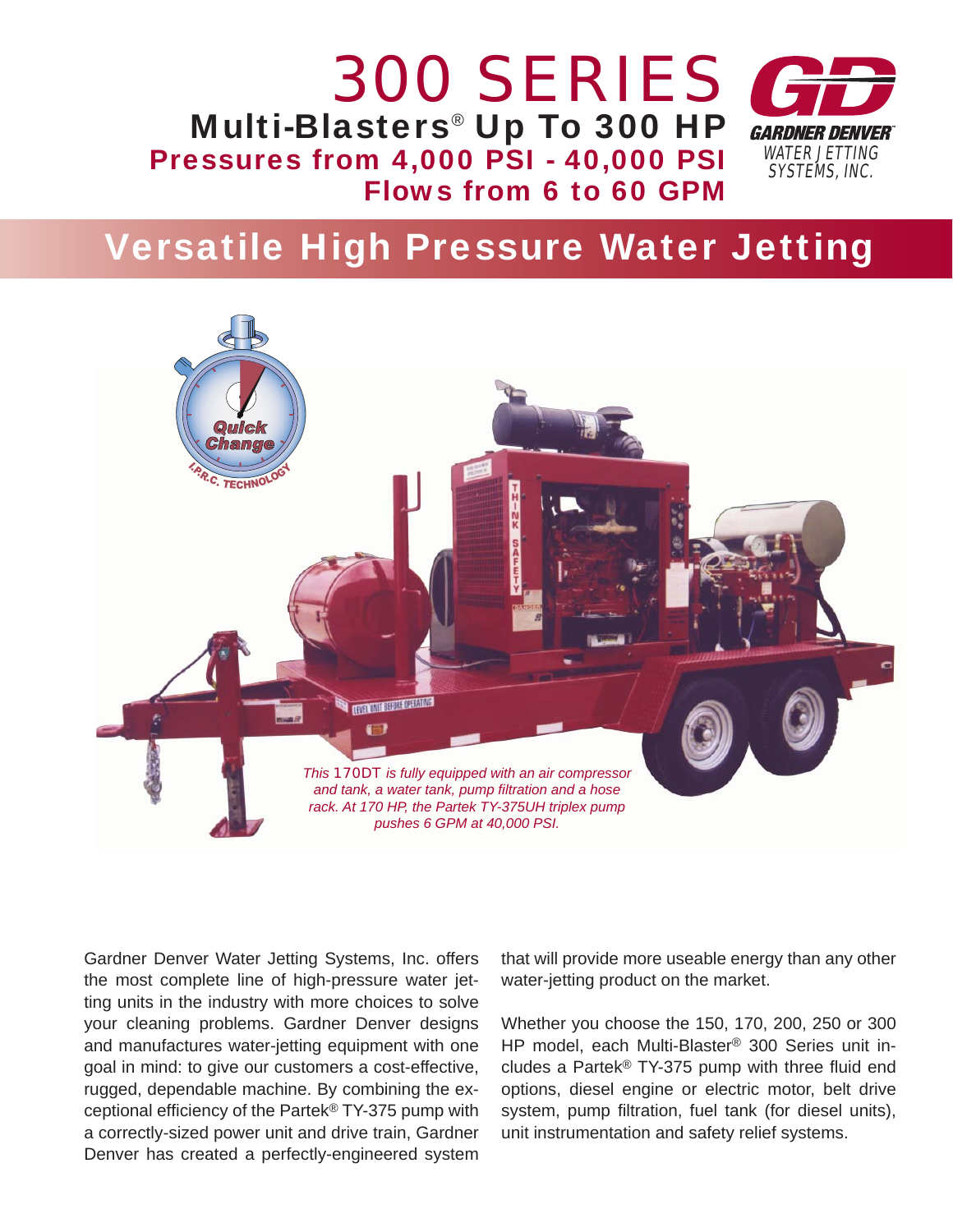# 300 SERIES 00

## TY-375S/HC/UH PUMP

The TY-375 pump consists of the power end and a fluid end. The power end, consisting of crankshaft, connecting rods and crossheads transmits power from the pump driver (either diesel or electric) to the fluid end. Three standard fluid ends are offered for the TY-375; the standard "S" for pressures from 4,000 to 15,000 PSI, the "HC" for pressures from 10,000 to 20,000 PSI and the UH for pressures up to 40,000 PSI.

### Fluid End

All of Gardner Denver's Partek fluid ends share several features to significantly improve the pump's life, performance and maintainability.

- 6 All high pressure components are constructed of special high strength stainless steel to eliminate corrosion and maximize strength.
- Suction manifolds are manufactured from aircraft grade aluminum. Stainless steel is available for salt water service.
- "L" style fluid cylinders and Inline style stuffing boxes and valve seats are autofrettaged to provide maximum strength and reliability.
- $\blacklozenge$  Partek fluid ends are designed to insure highest possible volumetric efficiencies, allowing the pump to operate at slower, life extending speeds.
- 6 Plungers are non threaded, collet style for positive alignment and easy and rapid removal and replacement.
- Plungers and packing are lubricated and cooled by water. Unlike messy oil or grease systems, water lubrication is environmentally safe, inexpensive and requires minimal maintenance.
- 6 Partek APC (advanced polymer composite) packing systems utilize space age materials to deliver long, even wear.
- $\blacklozenge$  Partek fluid ends are configured to permit rapid removal of packing and plungers from the rear of the stuffing box through the pump cradle.
- 6 Valve seats utilize o-rings to facilitate sealing, reducing high internal stresses caused by traditional tapered valve seats.
- Packing loading is automatic by an internal spring, eliminating gland nut adjustments as on other pumps.

#### Standard "S" Operation to 15,000 PSI (TY-375S)

This simple design features easy removal of valves, plungers and packing for fast, efficient field maintenance. Plungers are colmonoy coated stainless steel. Valves are of the inserted type suitable for "dirty water".



#### Inline Operation from 10,000 to 40,000 PSI (TY-375HC/UH)

Horizontal, "in line" suction and discharge valves and seats eliminate intersecting bores which can lead to premature fluid end failures at pressures above 15,000 PSI.



Gardner Denver Water Jetting offers a unique reconditioning service for valves and seats which adds hundreds of hours of life while reducing operating costs. Plungers are solid polished tungsten carbide resulting in exceedingly long plunger and packing life.

#### Power End

- 6 Extra-heavy, steel crankshaft, tapered roller bearings and large cylindrical crossheads assure accurate alignment and long life.
- ♦ All components run in a heavy, precision machined cast iron frame.
- 6 High-capacity, gravity splash oil system provides even, thorough lubrication.
- Double-lip baffle seals and splash deflectors avert power end oil contamination.
- ♦ Equipped with oil level sight gauge.

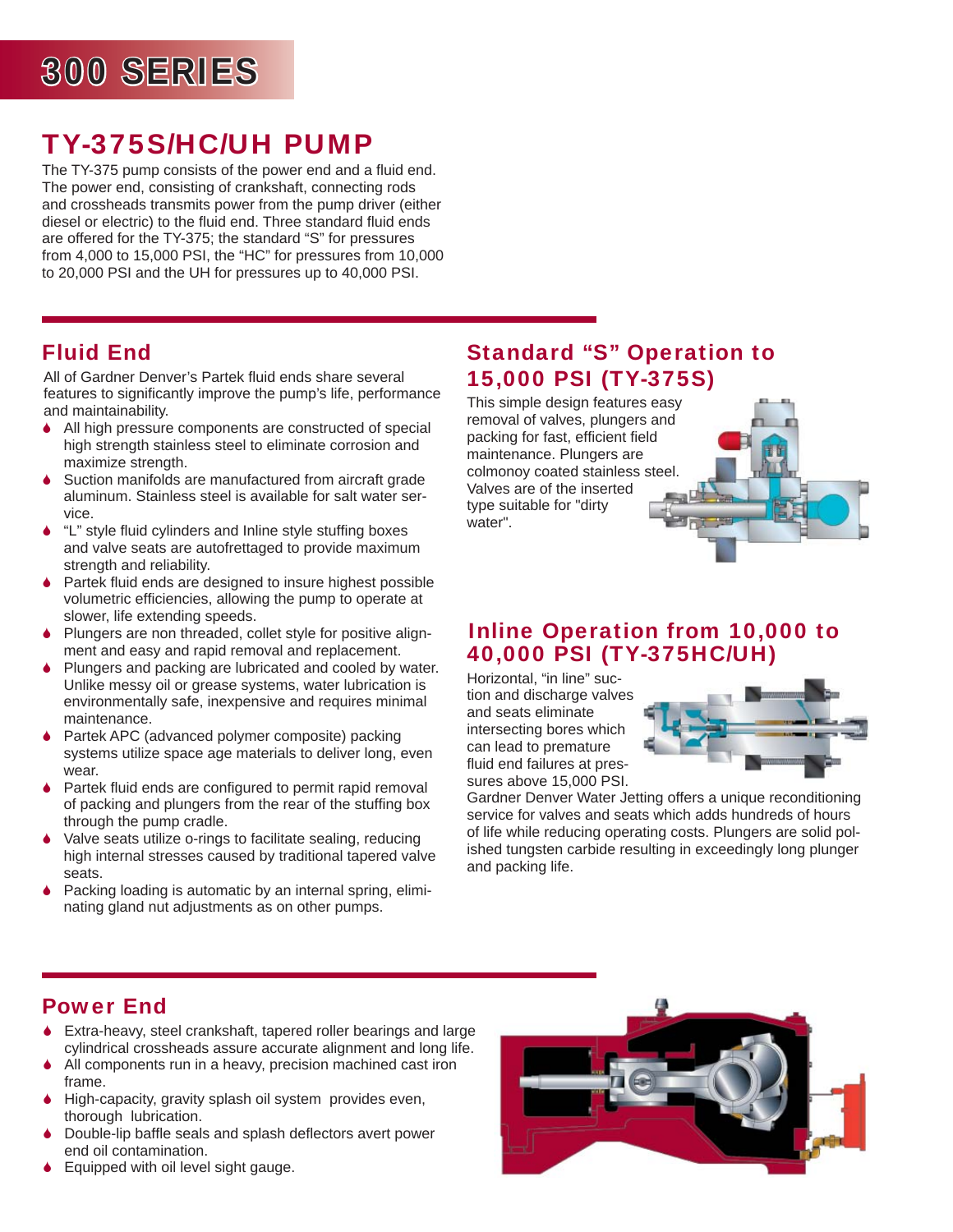## UNIT PACKAGE

#### Diesel Power

- $\bullet$  Fuel filters, dip stick, oil drain and other service points are conveniently located.
- Large, convenient engine-mounted instrument panel includes key ignition, vernier throttle control, low oil pressure and high water temperature shut down for maximum engine protection.
- 6 Engine is equipped with front and rear cowling and a hood for added protection.
- 100 gallon fuel tank.
- 6 An 11" or 14" clutched PTO installed between the engine and pump drive permits independent operation of the engine. Sealed pilot bearing eliminates frequent lubrication requirements.

#### Electric Power

The Multi-Blaster 300 Series can also be equipped with an electric motor. Motors are available in TEFC, explosion proof or open drip enclosures with a variety of voltages and starting options.

#### Drive System

The Multi-Blaster 300 Series uses a fully enclosed v-belt drive system that is conservatively rated. It is tolerant of minor misalignment.

#### Discharge Plumbing

- 6 Gardner Denver Water Jetting Systems offers a wide variety of adapters to accommodate most applications.
- Pressure gauge is stainless-steel, glycerine-filled with an internal snubber to extend gauge life.
- The Inline fluid end includes dual rupture discs for redundant over pressure protection.
- Standard "L" fluid ends are equipped with stainless steel relief valve and rupture disc assembly.

#### Suction Plumbing

Suction piping is corrosion-resistant and includes a Y-strainer.

#### **Base**

The Multi-Blaster 300 Series base is constructed of heavy 8-inch steel channel.

- ◆ Rigid skid design allows unit to be lifted and moved without causing drive misalignment.
- The entire footprint of the engine and pump are welded directly to structural members providing an extremely strong, low vibration design.
- $\bullet$  The skid surface is quarter-inch thick steel floor plate to create a safer, non-slip work surface and to enhance the structural integrity of the skid.
- ♦ Fork-lift slots are standard on skid units only.

### OPTIONAL FEATURES

Water Tank. An 80-gallon stainless-steel tank is available.

**Suction Dampener.** Optional bladder style pulsation dampener minimizes potential for cavitation.

Trailer Mounting. 300 Series units have four-wheel, 6,000-pound tandem axles with heavy-duty tongue, fenders, and hitch with interchangeable couplers to enable towing by almost any truck. Trailer units are safe for highway towing and have an oversized jack for easy vehicle connection. Brakes can be either electric or hydraulic surge.

Engine Throttle Control. Engine is at idle RPM with gun(s) in dump mode. RPM climbs to preset level when gun trigger is depressed.

Hoses, Rack & Fittings. Hoses are available in standard 50' (15.2m) sections with a minimum burst of 2.5 times the working pressure. Hose rack made of tubular steel with 150' capacity. Stainless steel quick connect couplers are available for 10,000, 15,000 or 20,000 PSI working pressure. Other lengths available upon request.

#### Lifting Eyes and/or Bail.

Whisperized<sup>®</sup> Enclosure. Allows you to use the unit in areas that have noise restrictions. Sound-attenuating enclosure covers the engine.

**Filtration.** Over-sized stainless steel filter delivers clean water to the pump to increase plunger, valve and packing life. 50 micron filtration is standard for 10,000 PSI; 10 micron is standard for 20,000 PSI, and 1 micron is standard for 40,000 PSI.

Safety Shutdowns. When power-end oil level falls below proper level or inlet water pressure drops below a safe level.

## CUSTOMIZATION

Over the years, customers of Gardner Denver Water Jetting Systems have requested some very specific modifications for our Multi-Blaster water jetting units. From top mounted motors to extra-large water tanks, Gardner Denver Water Jetting Systems is able to build the unit that meets your exact specifications.

*A compact skid mounted Multi-Blaster 150ES unit with a 150 HP electric motor and a TY-375S*  **Partek pump capable of 60 GPM flow rate at** *4,000 PSI.*